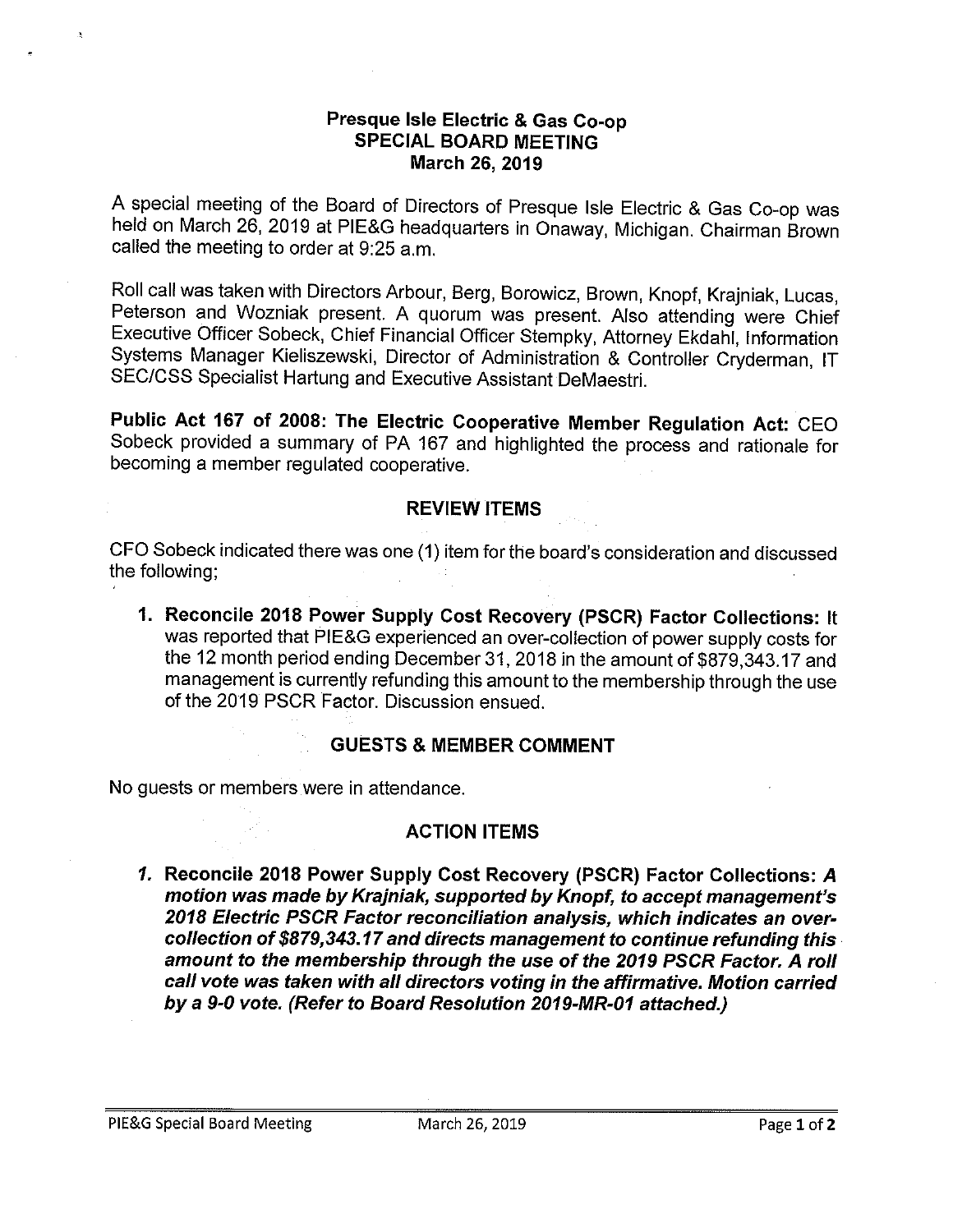There being no further business to come before the board, Chairman Brown adjourned the meeting at 9:28 a.m.

the meeting at 9:28 a.m.<br>  $\begin{array}{ccc}\n\sqrt{6} & \sqrt{6} & \sqrt{6} \\
\hline\nJ\phi\n\end{array}$   $\begin{array}{ccc}\n\sqrt{6} & \sqrt{6} & \sqrt{6} \\
\hline\nJ\phi\n\end{array}$   $\begin{array}{ccc}\n\sqrt{6} & \sqrt{6} \\
\hline\n\end{array}$ 

/ddm